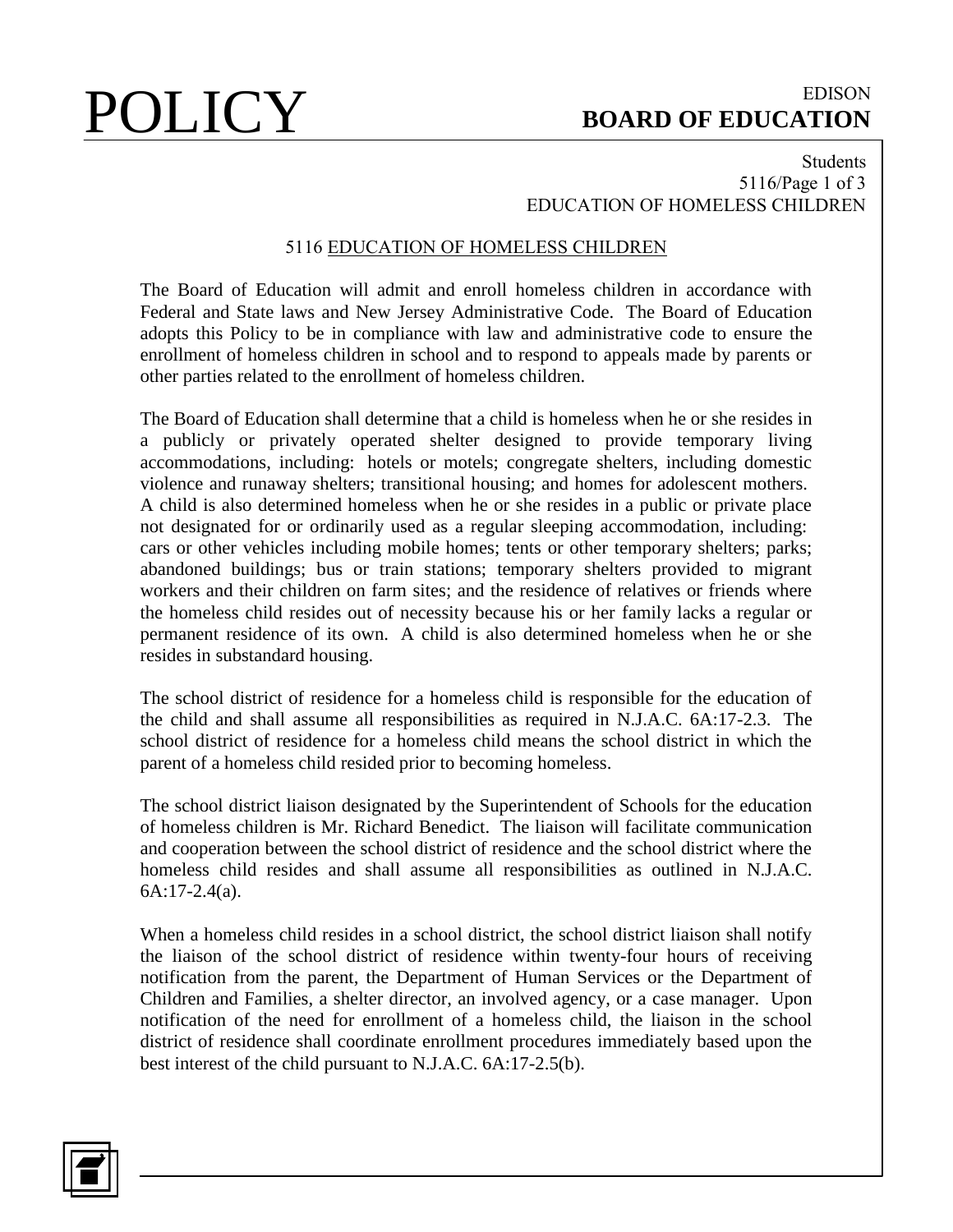## POLICY BOARD OF EDUCATION **BOARD OF EDUCATION**

### Students 5116/Page 2 of 3 EDUCATION OF HOMELESS CHILDREN

The Superintendent of the school district of residence or designee shall decide in which school district the homeless child shall be enrolled in accordance with the provisions of N.J.A.C. 6A:17-2.5.

Unless parental rights have been terminated by a court of competent jurisdiction, the parent retains all rights under N.J.A.C. 6A:17-2.1 et seq.

When a dispute occurs regarding the determination of homelessness or the determination of the school district of enrollment made by the school district of residence, the Superintendent(s) or the designee(s) of the involved district(s) or the child's parent(s) shall immediately notify the Executive County Superintendent of Schools, who, in consultation with the Department of Education's McKinney-Vento Homeless Education Coordinator or designee, shall immediately decide the child's status. If a dispute remains between the parent and the involved school district(s) following the Executive County Superintendent's determination, the parent or the involved district Board(s) of Education may appeal to the Commissioner of Education for determination pursuant to N.J.A.C. 6A:3, Controversies and Disputes.

When a school district designated as the school district of residence disputes its designation as the school district of residence, or where no designation can be agreed upon by the involved school districts, the Superintendent(s) or designee(s) of the involved school districts shall immediately notify the Executive County Superintendent of Schools, who shall immediately make a determination, if possible, but no later than within forty-eight hours.

If the dispute regarding determination of district of residence does not involve the determination of homelessness and/or district enrollment, the school district disputing the Executive County Superintendent's determination may appeal to the Department of Education pursuant to N.J.A.C. 6A:23A-19.2(d), (e), and (f) and request a determination from the Division of Administration and Finance. If an appeal of a determination of district of residence also includes an appeal of the determination of homelessness and/or school district of enrollment, the appeal shall be submitted to the Commissioner of Education pursuant to N.J.A.C. 6A:3, Controversies and Disputes.

Any dispute or appeal shall not delay the homeless child's immediate enrollment or continued enrollment in the school district. The homeless child shall be enrolled in the school district in which enrollment or continued enrollment is sought by the parent, pending resolution of the dispute or appeal. Disputes and appeals involving the services provided to a homeless child with a disability shall be made pursuant to N.J.A.C. 6A:14.